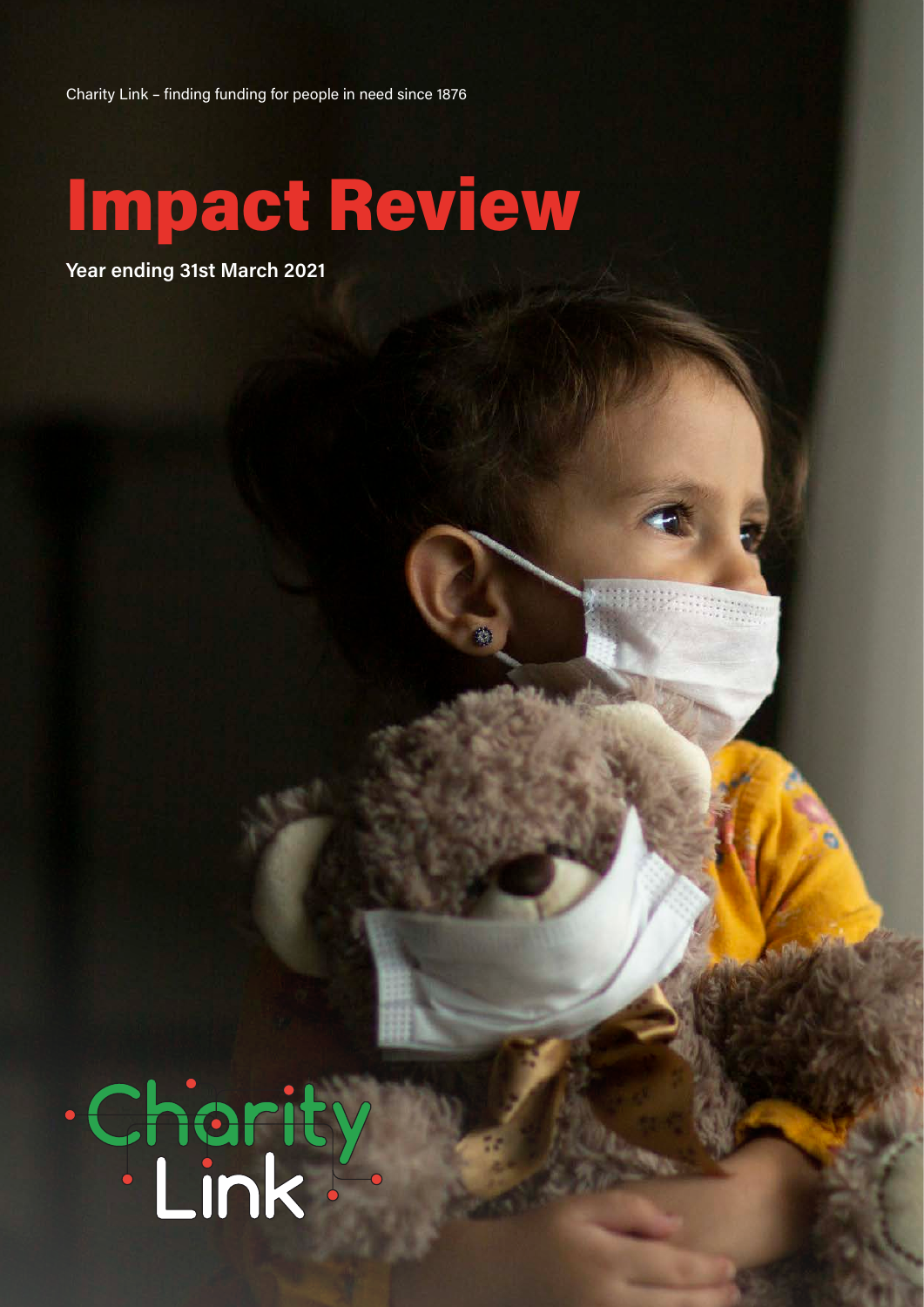# Our vision, purpose and beliefs

### Our vision

Everyone, irrespective of circumstances, can fulfil their potential in life.

### Our purpose

Provide timely assistance in times of crisis or hardship.

### Our beliefs

Everyone has a right to a decent standard of living where they are dry, warm, clean, rested, safe and fed.

Financial or practical support at a time of crisis can make a difference to people's dignity, self-respect and their future.

We'll be most effective and efficient by working in partnership with other organisations.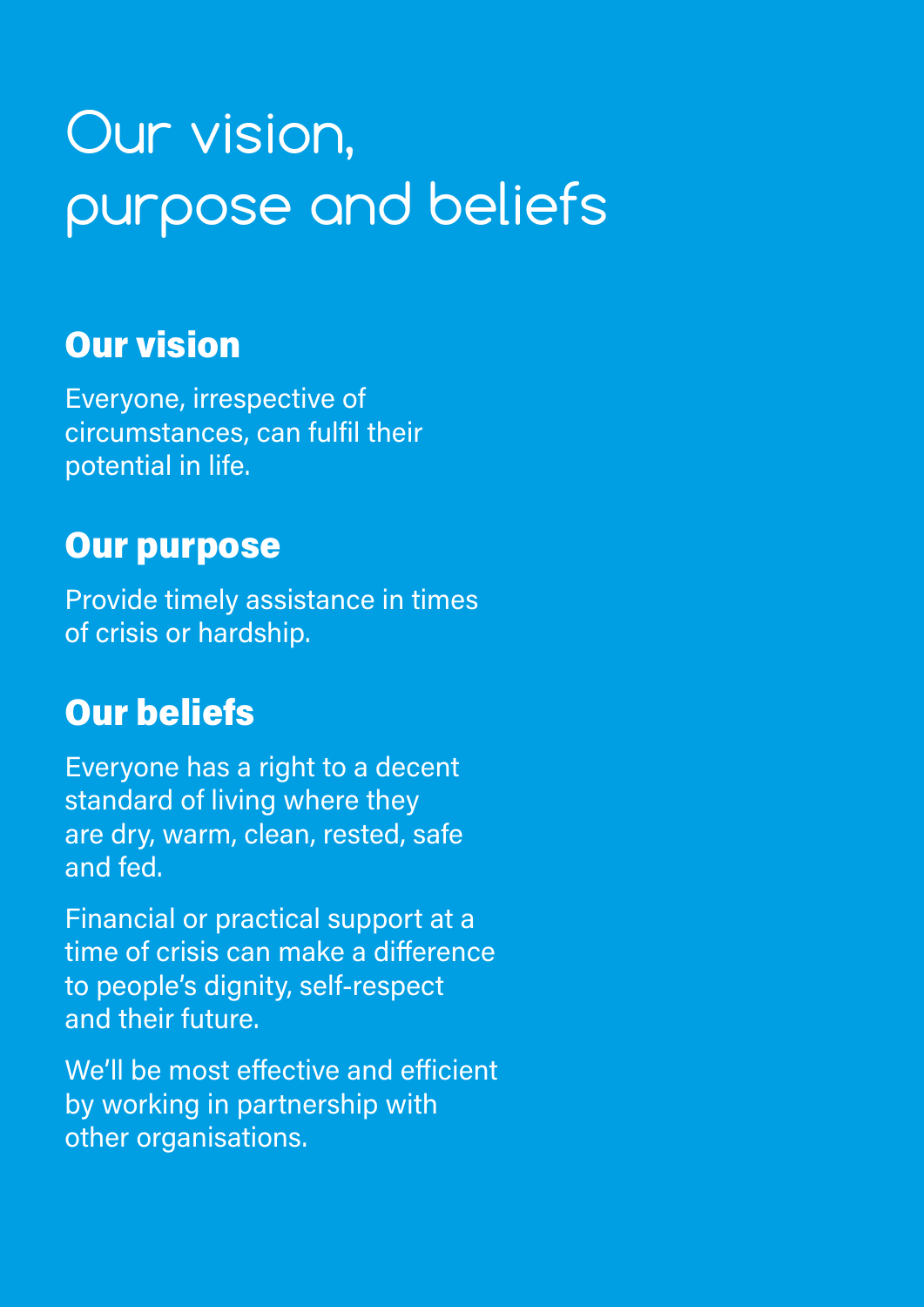

#### **Message from our Chairman**

It is hard to comprehend the change and challenge that we've all faced since my last update.

Whilst it has, without question, been a difficult period, I am so immensely proud of Charity Link's work throughout the pandemic. The team have worked tirelessly and by quickly adapting procedures we have remained 'open for business' throughout the pandemic to meet the increased level of hardship that has been experienced.

Having worked in Leicester for 145 years and supported local people in need through Spanish Flu and two World Wars, we were determined to meet this next challenge in our long history. However, this has only been possible with the support of the local community at a time when many of our traditional fundraising streams vanished overnight.

We are extremely grateful to the trust funds, organisations, businesses and individuals who have so generously lent their support during these tough times to ensure we were able to get vital help to the people who needed it, often when their world was unexpectedly turned upside down.

You can read more about our COVID-19 response on page seven.

It remains an extremely difficult time for so many vulnerable people in our local communities. The continued impact of job losses, long COVID, the loss of the Universal Credit bonus payment and food and utility price rises, means that many more families will find themselves in financial hardship in the coming months.

Recent events have shown us that we can all make a difference by supporting each other and, in particular, those most in need of our help. At Charity Link we will continue to innovate and transform to meet the needs of those who so desperately require our support.

We are so grateful to have you with us on this journey and I would like to thank everyone who has played their part in helping to change the lives of local people in need this year.

ine Smith

**Clive Smith** Chairman

**CHARITY LINK**

20a Millstone Lane Leicester, LE1 5JN

**0116 222 2200** info@charity-link.org

**C** @charitylink

/charitylink

@charity\_link\_official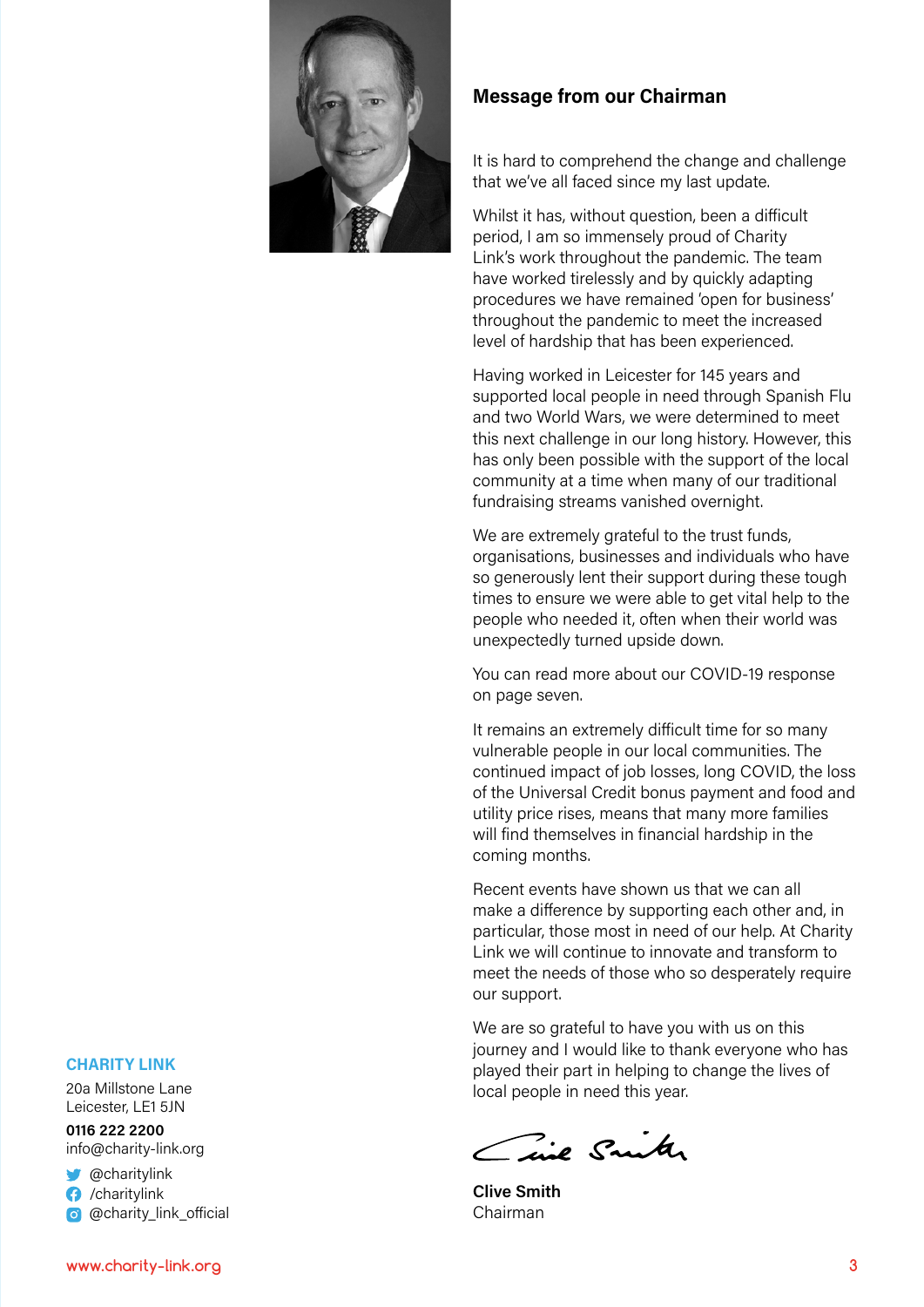### Our staff & trustees

Our small and extremely dedicated team of staff and trustees are passionate about ensuring that local people in need receive the highest level of service possible, and a compassionate, timely response to ensure they are warm, safe and fed and have the basics in life we all deserve.

Particularly during what has been such an ever-changing and challenging year, we are incredibly proud of the difference the team have made.

| <b>Staff</b>                    |
|---------------------------------|
| Aisha Daud                      |
| Danny Taylor                    |
| Elise Williams                  |
| Frank Hooton                    |
| Hector Loudon                   |
| Helen Lewis                     |
| Julie Hemmett                   |
| Karen Pollard                   |
| Katie Scranage                  |
| Linda Gibson                    |
| Nisha Khalifa                   |
| Rachel Gascoigne                |
| Rachel Markham                  |
| <b>Rachel Walsh</b>             |
| Sophie Power                    |
| Sue Stevenson                   |
| <b>Staff at The Goods Depot</b> |
| <b>Alex Grealis</b>             |
| Alex Holness                    |
| Dylan Smith                     |
|                                 |

George Oliver Harinder Sahota Prof. Surinder Sharma

Dylan Smith Graham Hobbs Megan Hately

**And a huge thank you to everyone who has volunteered their time.**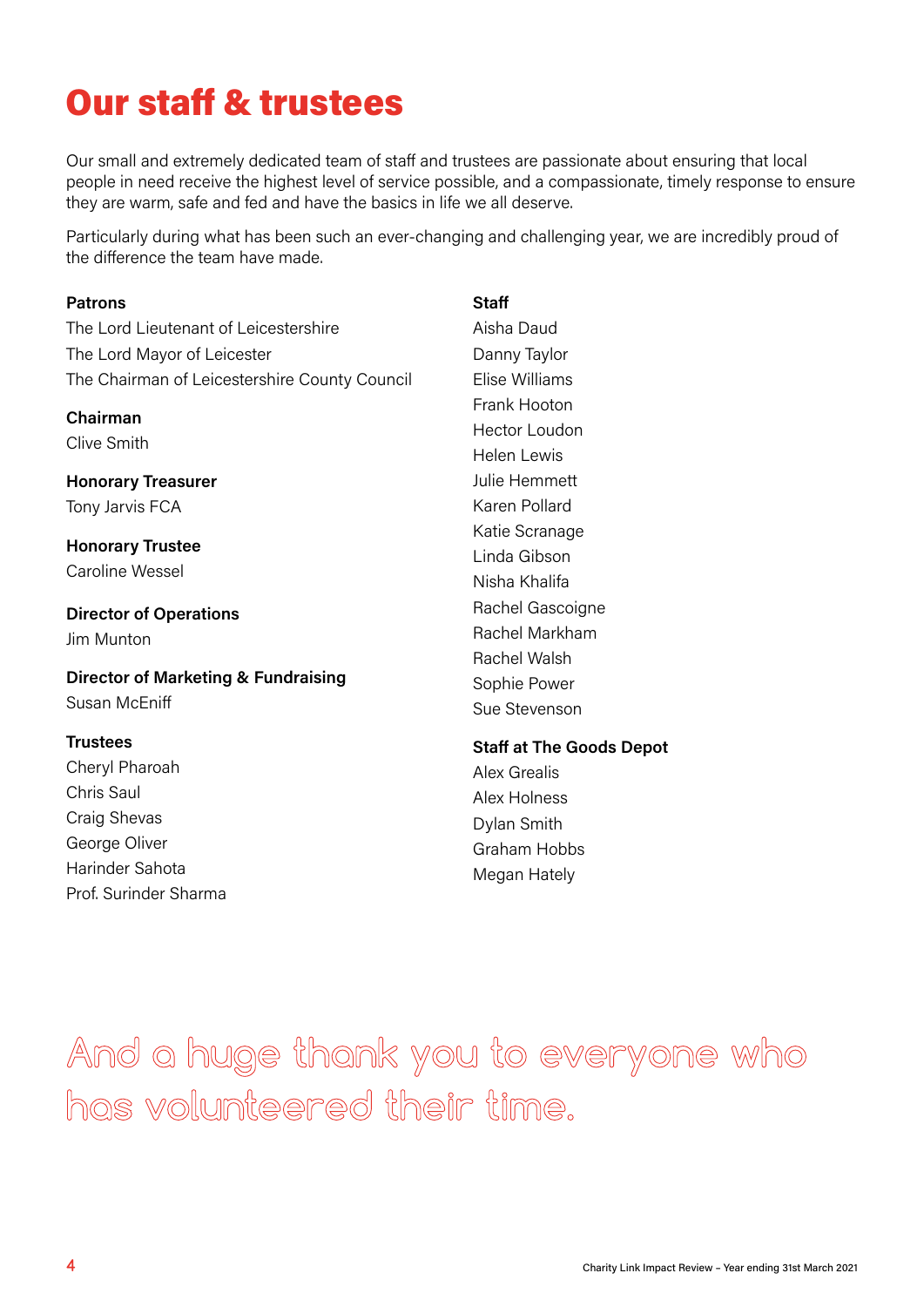## Highlights of the year

| <b>Adapted to</b><br>effectively continue<br>our services<br>throughout the<br>pandemic to meet<br>increased need<br>Supported 6,481               | <b>Launched the There</b><br><b>With You Fund with</b><br>LeicestershireLive<br>and the Randall<br><b>Charitable</b>                                                    | <b>Successfully</b><br>applied to a<br>number of one-off<br>and non-recurring<br>pandemic-related<br>funding streams<br>and successfully<br>applied for other | Developed our<br>social enterprise,<br><b>The Goods Depot</b><br>and expanded<br>our stock range                                                     |
|----------------------------------------------------------------------------------------------------------------------------------------------------|-------------------------------------------------------------------------------------------------------------------------------------------------------------------------|---------------------------------------------------------------------------------------------------------------------------------------------------------------|------------------------------------------------------------------------------------------------------------------------------------------------------|
| people during the<br>first year of the<br>pandemic - 2,604 of<br>which were children<br>and distributed<br>£1,099,274 worth of<br>essential items. | <b>Foundation, This</b><br>went on to raise<br>over £147,803 to<br>support those<br>impacted by<br>the pandemic.                                                        | ad-hoc funding<br>opportunities<br>to ensure our<br>charitable activities<br>could continue.                                                                  | (including beds) to<br>maintain deliveries<br>throughout the<br>COVID-19 crisis.<br><b>Helped Leicester</b>                                          |
| <b>Gained funding to</b><br>run a six month<br><b>Community</b><br><b>Development</b><br><b>Programme</b>                                          | In June our<br>Leicestershire 3<br><b>Peaks Challenge</b><br>won the Rising<br><b>Star Award in the</b><br><b>Fundraising event</b>                                     | Set up a new fund<br>with Ofgem and<br><b>Octopus Energy as</b><br>part of the Warm<br><b>Homes Initiative</b>                                                | <b>City Council to</b><br>deliver its COVID<br><b>Winter Support</b><br><b>Grants scheme</b><br>distributing an<br>additional £310,638<br>in grants. |
| focused on helping<br>harder to reach<br>communities.                                                                                              | category of the East<br><b>Midlands Charity</b><br><b>Awards, Also,</b><br><b>Susan McEniff won</b><br>the Charity Director<br>of the Year award,<br>she's our Director | <b>Saw an 80%</b><br>increase in the<br>number of grants<br>distributed<br>compared with the<br>prior year.                                                   |                                                                                                                                                      |

#### **Focus for the Year ahead**

■ Continue to develop our service and procedures to meet the need in an ever changing COVID-19 world.

of Marketing and Fundraising.

- **■** Further develop our awareness programme in the community to ensure we help those most in need, with a particular focus on targeting harder to reach communities.
- **■** Build a strong, resilient and diverse fundraising programme as we adapt to the pandemic.
- Build on the successful launch of our social enterprise, The Goods Depot, to provide increased client support, sustainability, lessen our environmental footprint and support organisations and individuals in the community by providing a quality, fairly-priced retail option.
- Grow and develop our Trust Administration Service which supports organisations, charities and corporate clients and provides an important income stream for Charity Link.
- Develop our Proud Business Supporter Club which sees local businesses getting involved to support their local community.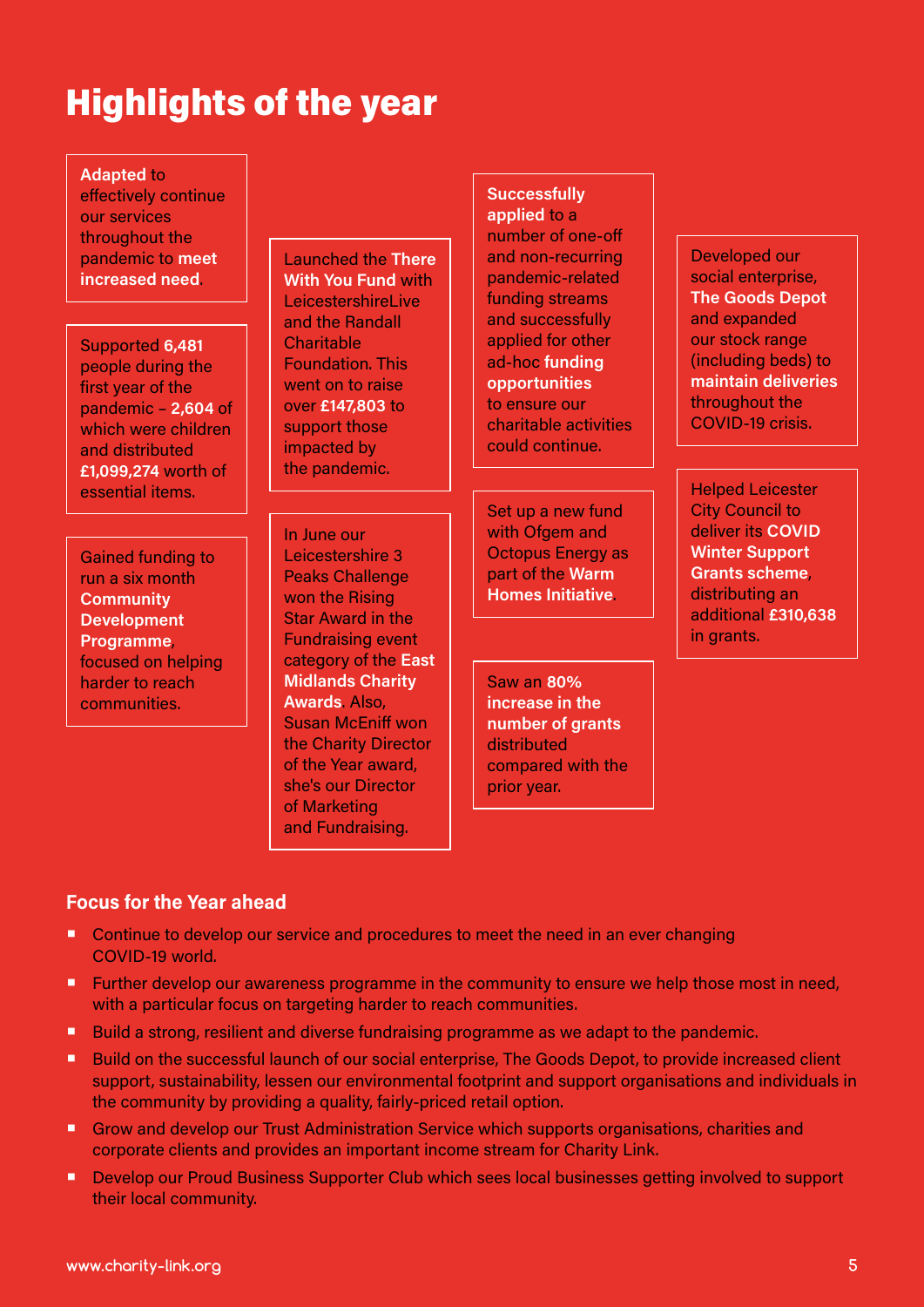

Lottie, who is thirteen, is her mum's main carer. Life has been tough for the family; they live in a rural location so Lottie spends a lot of time alone or helping her mum, who has a number of mental health issues. She is also estranged from her father and receives no help from other family members.

Money is very tight. The family regularly use food banks, Lottie has no access to IT resources at home and doesn't have a mobile phone.

She is academically very bright but when the pandemic started and schools closed, she had no way of accessing her schoolwork. She found herself even more isolated and, along with missing school and the interaction with her peers, was unable to go to the community groups which had been helping her escape from her challenging home environment and try new activities.

The situation was lowering Lottie's self-esteem and she was becoming anxious about the future and how much her education was being affected.

Lottie was referred to us for help with a laptop and, thanks to your support, we've been able to provide this item which is life-changing for Lottie. She can now keep up with her studies during periods of lockdown and in the longer term can more easily complete homework as she approaches her GCSE studies.

It is also helping Lottie to engage with her peers and the wider community and is helping to ensure that she is not held back due to her family circumstances.

Thank you for the difference you have made to help Lottie to reach her full potential.

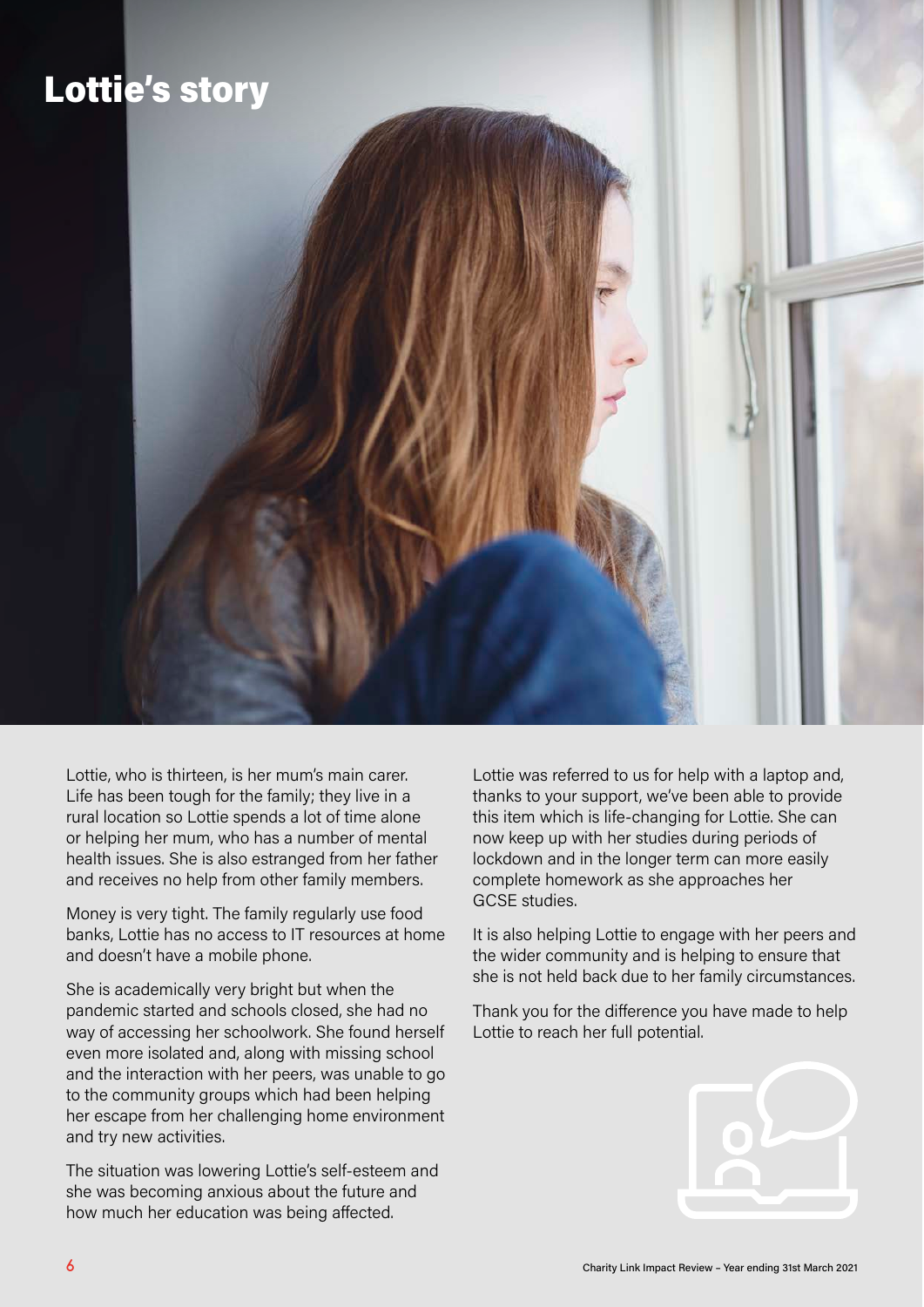### A year like no other – our COVID response

£1,099,274

worth of essential goods distributed

6,481 people helped, 2,604 were children and young people 5,023

items distributed

2,203

of these people were directly impacted by COVID-19

#### **Charity Link present from the start of the pandemic**

As the impact of COVID-19 began we were there, including helping vulnerable clients moving from hostels to unfurnished tenancies to make way for those living on the streets.

#### **Launched the There With You Fund**

In conjunction with LeicestershireLive, the Leicester Mercury and with a grant of £96,000 from The Randall Charitable Foundation, the fund raised £147,803 – all of which was distributed to individuals and families directly impacted by the pandemic in Leicestershire.

#### **Gained grants and COVID funds to ensure our work could continue**

We couldn't have made such an impact without the support of many organisations and trusts this year, including The National Lottery, Leicestershire and Rutland Community Foundation, Leicestershire's Police and Crime Commissioners Fund, Wooden Spoon, Skipton Building Society, Hastings Direct Community Grants, Severn Trent Community Fund, Leicestershire Communities Fund, Octopus (Warm Homes Discount Fund) and The Sears Group Trust.

#### **Thought creatively to raise funds**

As we faced an expected 40% loss in fundraising income, our supporters went out of their way to make a difference. From climbing Everest (on the stairs!) to virtual sleepovers or taking on their own Leicestershire 3 Peaks Challenge, supporters joined in our new fundraising activities or thought up their own! Our 'Meeting the Need' fundraising campaign also raised over £25,500.

#### **Conducted development work to make a difference**

Thanks to a grant from The National Lottery we were able to run a six month 'Community Development' programme, focused on helping harder to reach communities who were impacted by COVID-19 and to help ensure we receive referrals for those most in need across all sections of society.

The project saw us communicate with 244 organisations, including many new and emerging organisations, such as the grassroots led food banks set up in response to the pandemic, but without established networks.

We trialled new communication avenues and gathered feedback, including on the need for materials in other languages. This work will be built on in the future and will have long term benefits.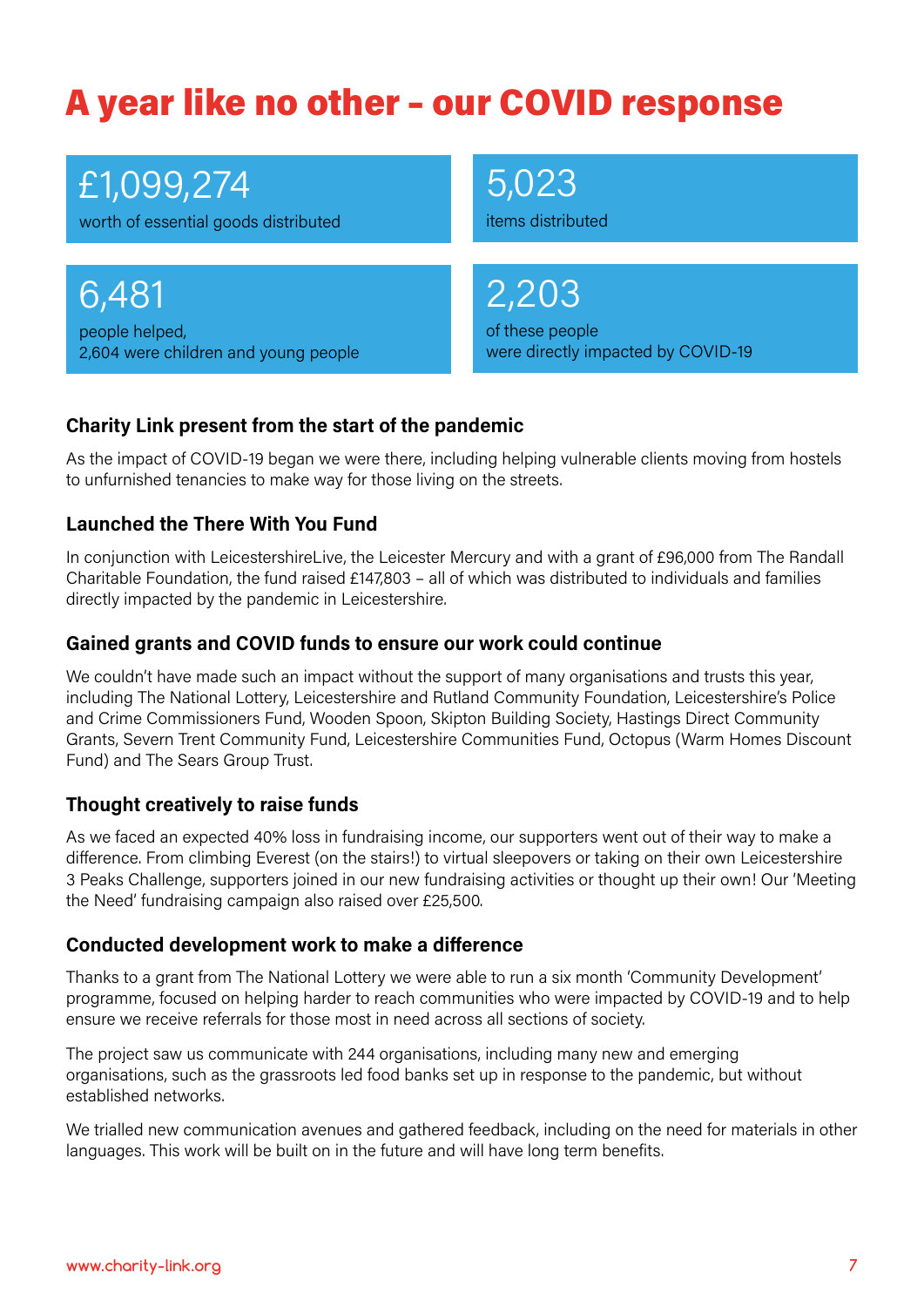## Financial review

Here's a summary of our income and expenditure for the year ending 31st March 2021, along with equivalent figures for the previous year. A full copy of our audited accounts is available on our website.

| <b>INCOME</b>                                           | 2020-21    | 2019-20    |
|---------------------------------------------------------|------------|------------|
| <b>Total</b>                                            | £1,773,979 | £1,092,998 |
| Contracts and other income                              | £230,340   | £93,669    |
| Donations                                               | £378,912   | £407,828   |
| Charitable grants raised from trusts for people in need | £1,153,084 | £584,088   |
| Other trading income                                    | £11,643    | £7,413     |
| Our funds at the year end                               |            |            |
| Unrestricted funds                                      | £196,607   | £44,500    |
| <b>Restricted funds</b>                                 | £254,917   | £199,367   |
| How our fundraising was broken down                     |            |            |
| Charitable trusts                                       | 67.7%      | 51.8%      |
| Events                                                  | 6.6%       | 9%         |
| Individual giving                                       | 15.5%      | 11.7%      |
| Corporate giving                                        | 8.7%       | 9.9%       |
| Community fundraising                                   | 1%         | 9.1%       |
| Legacy                                                  |            | 8.2%       |
| Other                                                   | 0.5%       | 0.3%       |
| <b>EXPENDITURE</b>                                      | 2020-21    | 2019-20    |
| <b>Total</b>                                            | £1,530,322 | £1,054,647 |
| Grants distributed to people in need                    | £1,099,274 | £612,338   |
| <b>Relief of Poverty</b>                                | £359,838   | £370,164   |
| Cost of raising funds                                   | £71,210    | £72,145    |
| How the charitable grants were spent                    |            |            |
| Cookers                                                 | £169,571   | £121,272   |
| Washing machines                                        | £108,155   | £54,488    |
| Fridges and freezers                                    | £103,435   | £41,126    |
| <b>Educational expenses</b>                             | £82,969    | £69,602    |
| Beds and bedding                                        | £77,125    | £57,870    |
| Project grant aid                                       | £73,802    | £48,237    |
| Household goods                                         | £35,093    | £25,967    |
| Medical and mobility equipment                          | £30,414    | £69,685    |
| Heating                                                 | £26,553    | £29,623    |
| Carpets and flooring                                    | £22,859    | £21,574    |
| Clothing                                                | £18,047    | £22,246    |
| Housing costs and repairs                               | £13,405    | £11,218    |
| Debt                                                    | £10,712    | £13,976    |
| Other                                                   | £16,496    | £25,454    |
| Leicester City Council COVID Winter Grant Programme     | £310,638   |            |

**Our reserves policy:** It is the policy of the Charity that free reserves should be maintained at a level equivalent to six months unrestricted expenditure. The Trustees consider that reserves at this level will ensure that, in the event of a significant drop in funding, they will be able to continue the Charity's current activities while consideration is given to ways in which additional funds may be raised.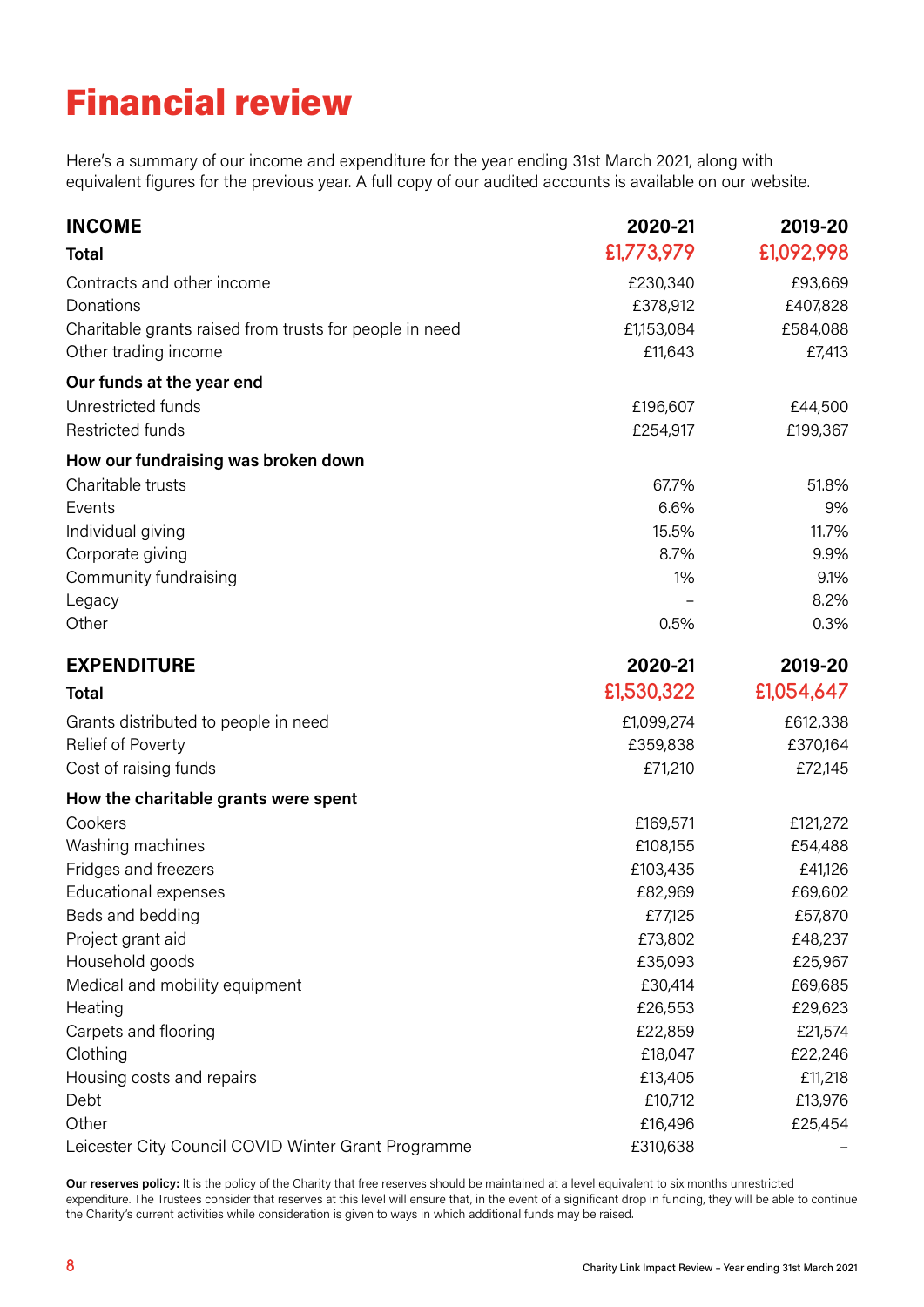### What we achieved together

**We distributed £1,099,274 in charitable grants**



#### **COVID Winter Grant programme**

Distributed £310,638 from the Leicester City Council COVID Winter Grant programme to Leicester City residents.

#### **We helped 6,481 people and children**



#### **Provided 5,023 items**

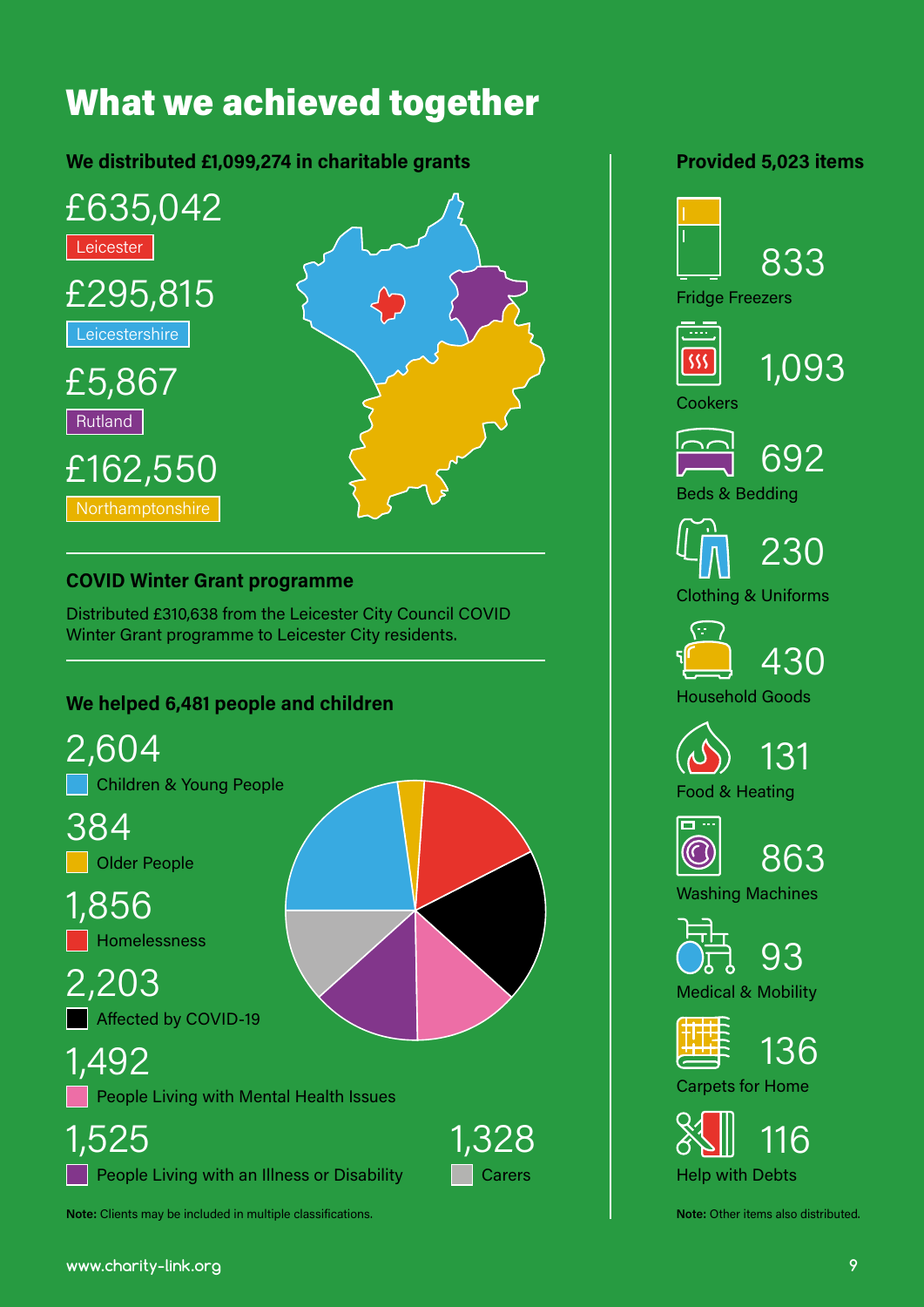### How we change lives

We believe that all local people deserve a decent standard of living, with a right to adequate food, shelter and the means to keep warm, clean and rested – no matter what crisis, illness, disability or difficulty they may be facing.

For those we support, including families struggling to make ends meet due to low paid work or zero hour contracts, the frail elderly, those unable to work due to caring for others, those with a chronic illness, disability or mental health issue, and victims of domestic abuse, their basic human needs can go unmet.

We help by providing everyday items that the majority of us may be lucky enough to take for granted; clothing, a bed to sleep in, a cooker to prepare a hot meal and, in emergencies, food. These items may not cost much, but they can make a massive difference to people's lives, both immediately and long term. They can help to restore dignity, independence, hope for the future and enable people to fulfil their potential in life.

#### **Our services – as relevant today as they were 140 years ago**

Charity Link has been through many significant times in history and at the beginning of this financial year, we had no idea that we would need to brace ourselves for another challenging period in history.

Prior to the COVID-19 outbreak, poverty remained a significant issue in the communities in which we work. The recent 'Local indicators of child poverty after housing costs, 2019/20' report\* shows Leicester at 13 in the table of 20 local authorities with the highest increase in child poverty rates after housing costs (2014/15 to 2019/20), rising from 30% to 37.9%.

Three quarters of children living in poverty were shown to have at least one working adult in the household in 2019/20 – leading to concerns that child poverty could reach a record high in future years as welfare cuts continue. And all this before many families had their lives turned upside down due to COVID-19.

#### **The impact**

Whilst our support generally offers immediate practical relief, the impact is often substantial and longer term. We collect data via a survey conducted with how clients feel prior to and a period after our support which enables us to compare the difference made.

This research shows that there is a decrease in stress and anxiety and a positive impact on aspects such as self-esteem and confidence in the future.



Representation of change in average response score from clients who completed our 'outcome monitoring survey' pre/post support; 1 being very low and 5 being extremely high. (blue = pre help, green = post help)

**\*** Published May 2021, Summary of estimates of child poverty after housing costs in local authorities and parliamentary constituencies, 2014/15 – 2019/20 by Donald Hirsch and Juliet Stone.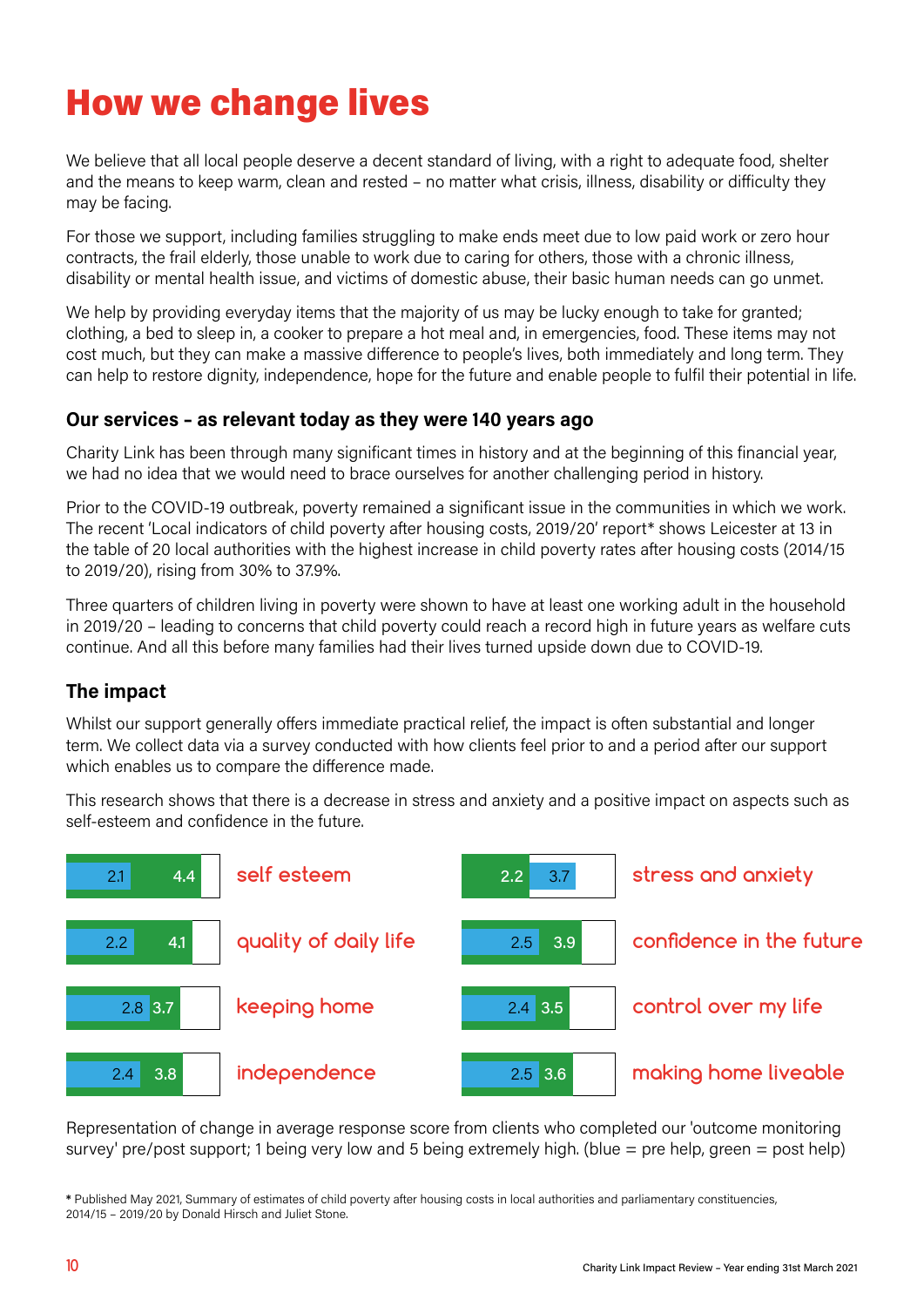

Ana, who has a young son, was referred to us by her support worker.

Ana has suffered domestic violence in the past and this has left her with a number of serious physical injuries. She is still living with the repercussions of sustaining a broken neck during an attack and also long-term damage to her pelvis.

She has been left with considerable mobility issues due to nerve and tendon damage which makes it hard for her to move her arms and legs, and she also has a number of mental health issues, including PTSD, depression and anxiety. Her physical and mental health issues make it impossible for her to gain employment and her benefit payments leave little spare money after the day to day essentials.

Ana was desperate to relocate from the home she'd lived at for many years to help her move on from the terrible experiences she'd had and to start a new life with her son closer to her support network. She needed help as she had no funds to afford the

cost of a removal van to help her take her limited possessions to start setting up a new, happier home.

Thanks to your support we were able to help Ana with the cost of a removal van to enable her to take this important step. We were also able to help provide carpet for areas of flooring that were bare concrete and not safe or comfortable for the family and provided a reuse washing machine, an item that Ana was in desperate need of but unable to afford.

Thank you for helping Ana and her family to make a fresh start.

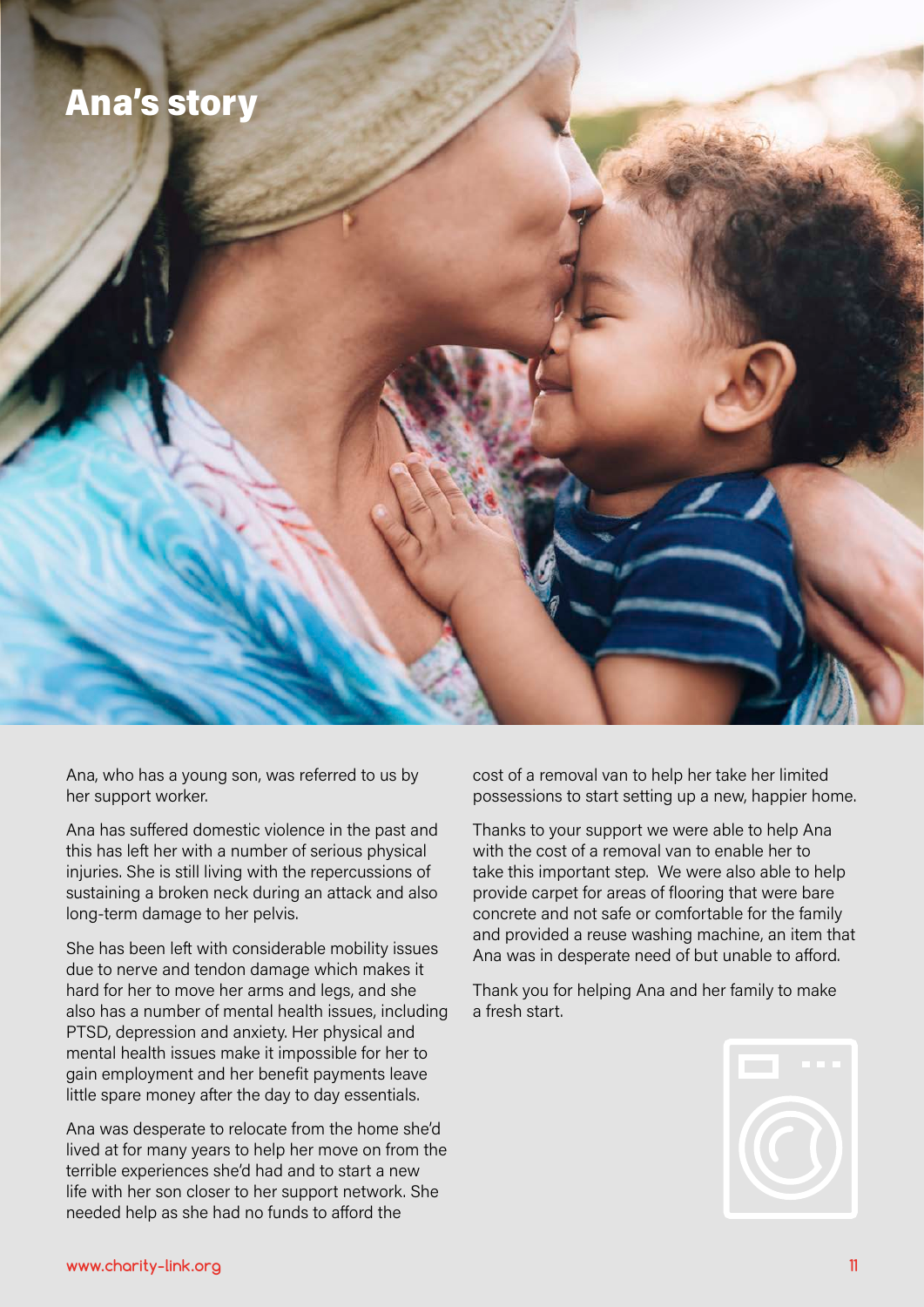# We couldn't do it without you! *£ 3.84*

We are indebted to our wonderful volunteers and supporters who so passionately give their time, energy and ideas to change the lives of those in need! Here are just a few!



#### **Turning £10 into £50**

Our expert team has knowledge of the thousands of benevolent funds and charitable trusts in the UK that have money to assist people in need. For every £10 it takes to run our unique service, we can untap £50 from these charitable funds – all of which goes to provide essential items and support for our clients.

**£10 = £50 = food for a family for a week £25 = £125 = a bed for a child in need £40 = £200 = a cooker to prepare meals £100 = £500 = items after homelessness**

Once we have obtained the necessary funding, we purchase the item or goods required by our client and deliver and install if necessary. This innovative way of working means that we are able to make an even bigger impact to those most in need in Leicester, Leicestershire, Rutland and Northamptonshire, so our supporters know they are making a tangible difference.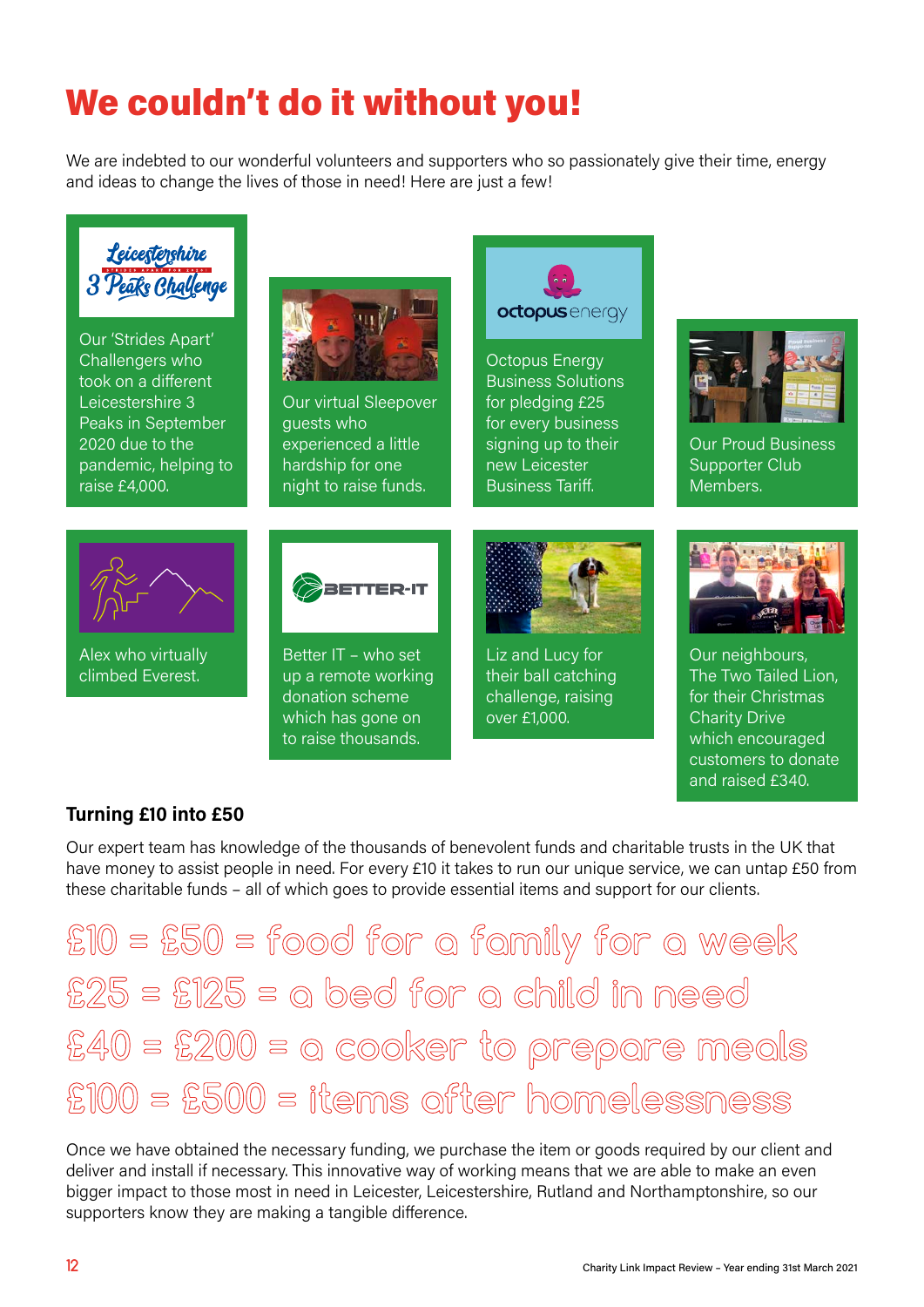## The Charity 'link'

Thanks to our long history and expert knowledge, we work regularly with over 250 local organisations that are in the community working with individuals and families in need. Using organisations already in place keeps our overheads to a minimum, increases the efficiency of our services and ensures that we get help to those who need it when they need it most. Once a referral is received, we act immediately. If the need is urgent (such as in the cases of domestic violence or for those facing homelessness) we can help the same day.

The fact that we were so quickly able to adapt our service (including producing a simplified online application process) as the COVID-19 pandemic started, shows how our long-standing service, understanding of the communities we support and knowledge of the organisations we work with serves us well.

We'd like to take this opportunity to thank the many organisations and individuals whom we work with, including family support workers, tenancy officers, charity support workers and healthcare professionals. Together we make such a difference.

Our friendly Casework team are on hand to offer advice to referring partners and to discuss our application processes. Our team also sends regular communications, give presentations and attend exhibitions to highlight our services. We are always keen to develop our unique service so that it is as accessible as possible, particularly in light of the significant workloads and pressures facing referring agencies and the ongoing changes that the pandemic has presented.

" We work with people of all backgrounds and in lots of different situations. It is quite common for families to be unable to have hot food, as they are without a cooker, or for someone who has been homeless to move into a tenancy and for there to be no bed. Sustaining a tenancy is difficult for so many people in our communities.

The work that Charity Link do compliments our work brilliantly. They provide white goods, furniture and many other items for our clients, which means we can focus on helping them with all of the other housing and homelessness prevention related issues which they need support with."

Paul Snape, Deputy Chief Executive – The Bridge, East Midlands

" I would like to thank the whole team at Charity Link for the amazing work they have done in supporting the Adhar project and some of our existing clients who had experienced severe deprivation.

The team throughout the whole process assist with completing applications with a very friendly approach."

Rana Rajput, Team Leader – Adhar Project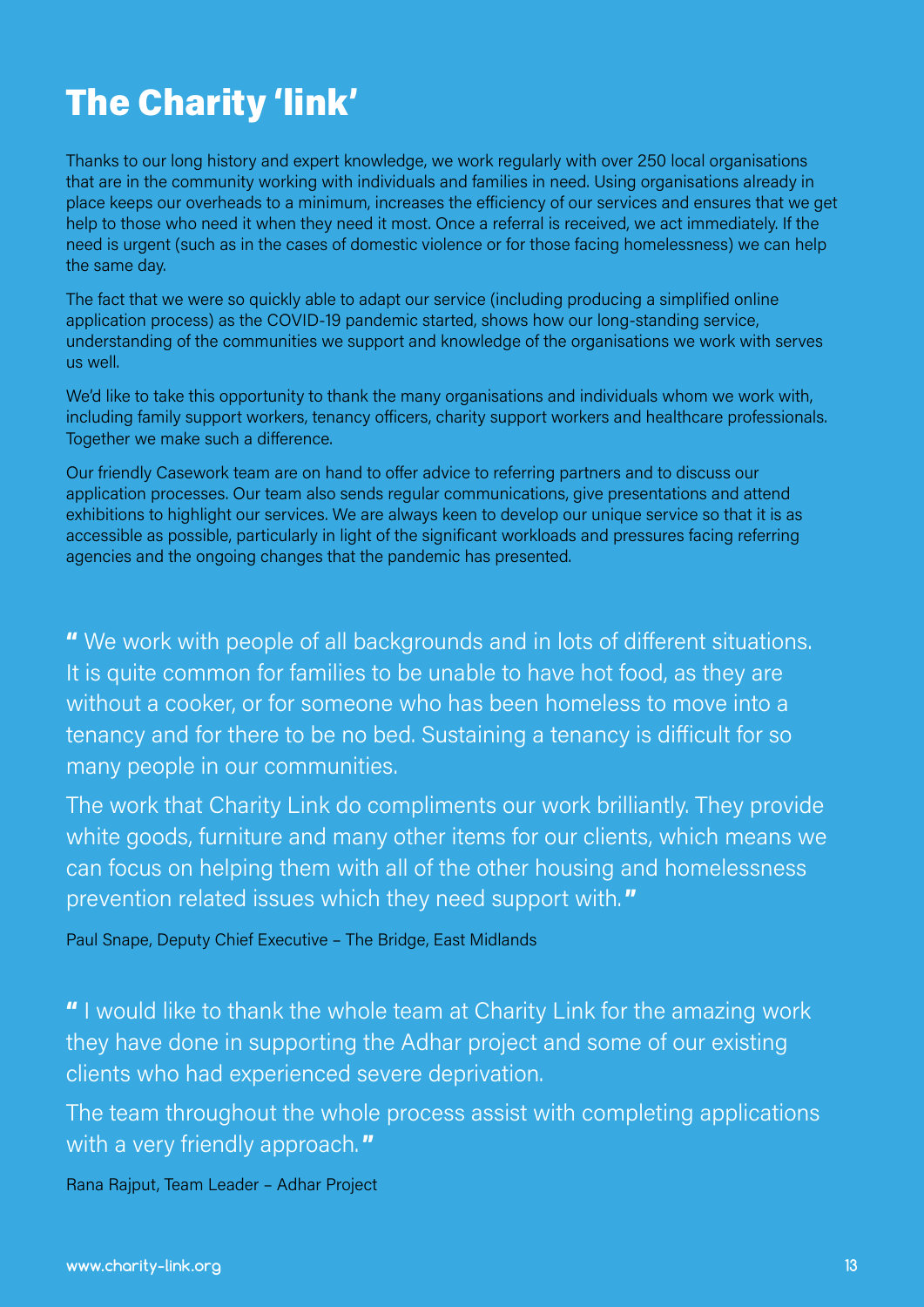

#### **The Goods Depot**

Our social enterprise The Goods Depot, based out of our warehouse in Glenfield, Leicester, continues to go from strength to strength, offering high quality reuse and new white goods to Charity Link clients and the wider community, including the general public.

Thanks to this social enterprise, we can now provide more items to Charity Link clients, whilst improving our environmental footprint. In addition, any profits made from sales to the wider community are donated back to Charity Link. This means we can help even more local people and children in need by providing a new sustainable long-term income stream. As we have learnt to a greater extent this year, this is vital in the challenging and ever changing world we live in.

During the COVID-19 pandemic, The Goods Depot really came in to its own. Whilst it was a huge challenge to get stock, which meant additional trips to suppliers, having direct control meant we were able to maintain good delivery levels throughout the crisis. The small team worked extremely hard to keep the show (and delivery van!) on the road and we also expanded our range to include beds and mattresses.

The Goods Depot will continue to develop relationships with housing associations, student housing, community groups, charities and organisations. A key focus over the next two years is to launch an e-commerce service to expand the retail offering to the wider community.

Find out more about The Goods Depot here: www.thegoodsdepot.org.uk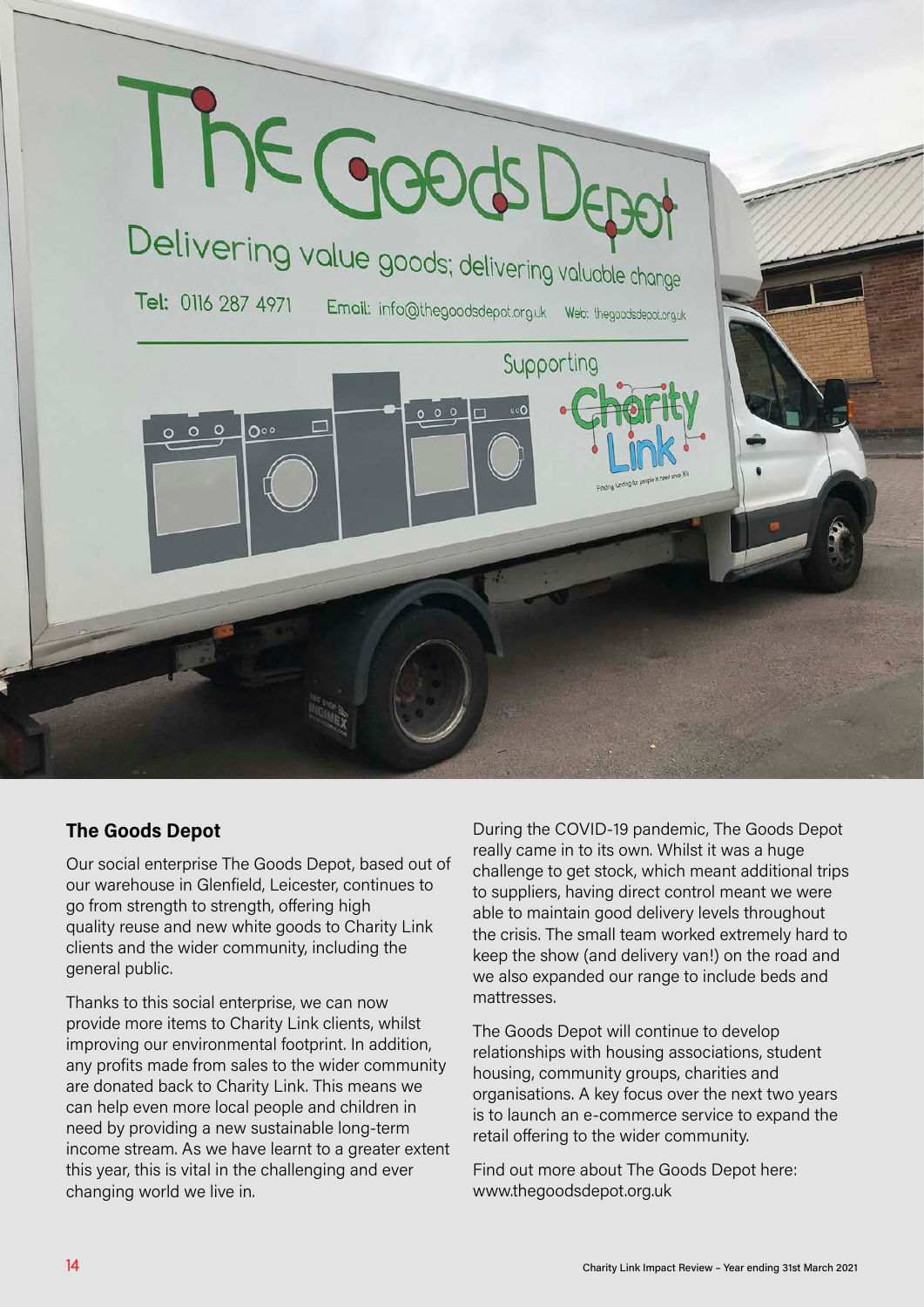### Supporting trusts and charities

Facing unprecedented challenges this year, our Trust Administration Service, which supports Charity Link's own charitable aims, has continued its well established services throughout the year and worked in partnership with many other local charitable organisations to co-ordinate relief for people in need.

With a growing portfolio of diverse charity clients prior to the pandemic, our small, dedicated team have received praise and recognition for their support during an extremely difficult year in which they helped to ensure compliance was maintained and advised on new technology opportunities to maintain meeting schedules and grant distribution.

### £422,614

administered in grant funds held externally by our client charities

### £21,544,000

the combined assets of the charities to which we provide administrative support

### £3,980,000+

the combined assets of trusts to which we provide full charity management services

Using our in-depth knowledge and expertise, our Trust Administration Team supports local charitable organisations who may not have the time or resources to manage their charity, distribute grants or achieve their objectives in the way they would like. The service is tailored to the needs of each charity and ranges from purely clerking meetings to a full range of financial, administration and governance support services.

For more details of our Trust Administration Service, please visit www.charity-link.org/trust-administration or contact the team on 0116 222 2200.

#### **Supporting the H A Taylor Fund**

The Trust Administration team have worked hard throughout the pandemic to ensure that the charities we administer could continue to meet the needs of their service users.

The H A Taylor Fund, a charity supporting people in need in Syston, Leicestershire, has a large Board of 11 Trustees. Many lacked confidence in using video conferencing software, and coupled with the retirement of the charity's long-standing Chairman, the Board faced a crisis at the start of the pandemic and urgently needed to embrace new ways of working if they were to be able to continue helping local people in need.

Trust Administrator Katie developed step-by-step instructions for video meetings and provided a small group training session for the Trustees who were most anxious about using the software. After the training, the Trustees felt confident enough to give it a try and continued to meet by video conference until government restrictions were eased.

New Chairman, Glyn Lilley, said:

"During the Covid pandemic the Trustees were initiated into the world of Zoom. Although some were both sceptical and indeed nervous at the thought of online meetings, you encouraged us to give it a try. Under your patient guidance, support and tuition, we were able to conduct the meetings successfully. When restrictions allowed us to meet face to face, you made sure that Government guidelines were followed to the letter thus allowing meetings to continue safely. Thank you for your help during these trying times."